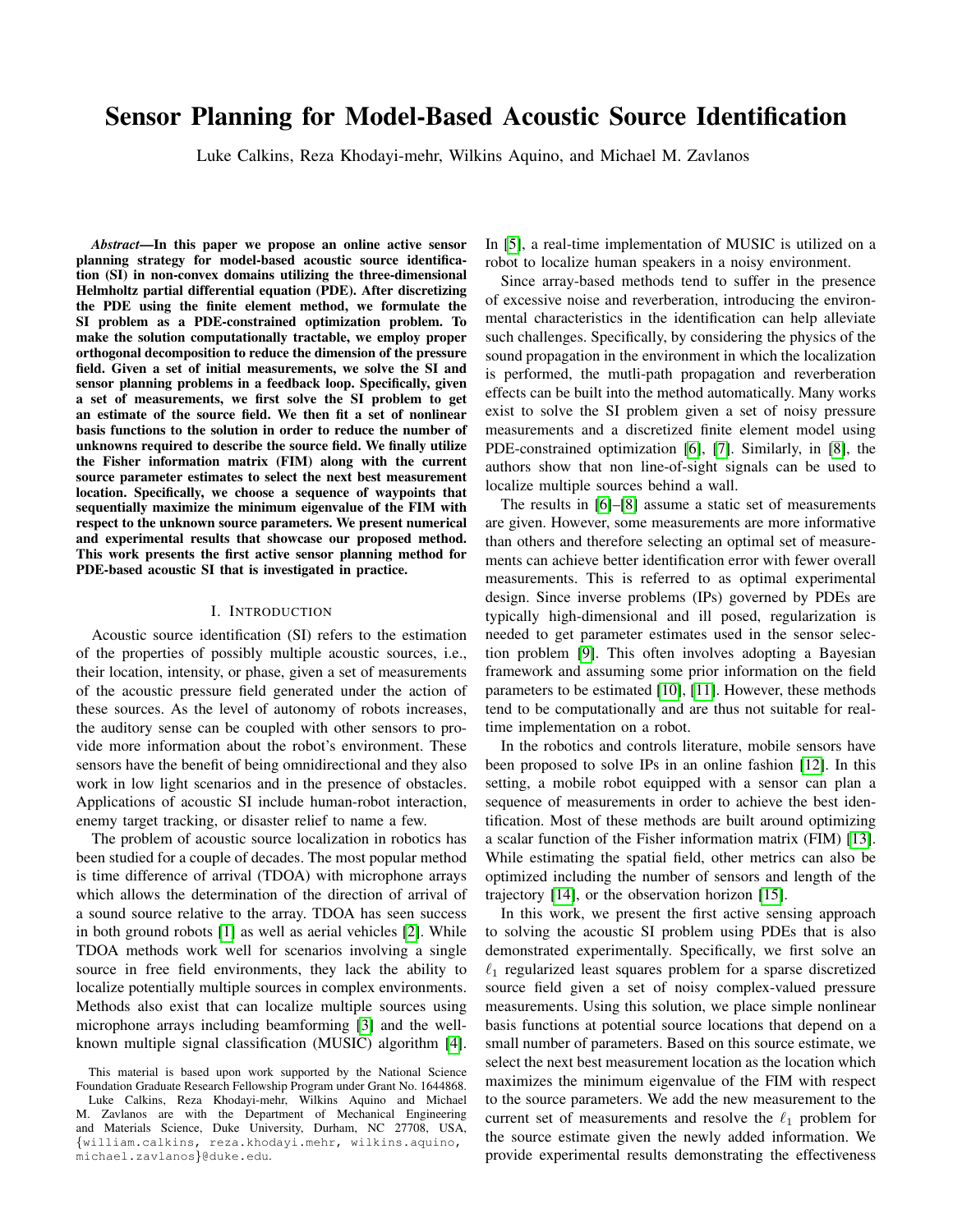of our method in a cluttered environment where multi-path propagation and reverberation is present. The contributions of this work are a general formulation for acoustic SI that makes no assumptions on the underlying sources that are to be estimated. The algorithm can localize multiple correlated acoustic sources in reverberant environments, in contrast to many of the existing array-based methods. Furthermore, compared to the existing experimental-design literature, the introduction of nonlinear basis functions allows our planning algorithm to select more informative measurement locations by taking into account the most recent source estimate in an online way.

The rest of this paper is organized as follows. In Section [II](#page-1-0) we define the acoustic SI problem and a computationally efficient way to solve it via proper orthogonal decomposition. In Section [III](#page-2-0) we describe the dimensionality reduction of the source term and the next best measurement planning problem. We give numerical and experimental results in Section [IV](#page-3-0) before concluding in Section [V.](#page-5-15)

## II. ACOUSTIC SOURCE IDENTIFICATION

# <span id="page-1-0"></span>*A. Helmholtz Equation*

Consider a domain of interest  $\Omega \subset \mathbb{R}^{d_x}$  where  $d_x$  denotes the dimension of the domain and an acoustic source function  $\bar{s}$ :  $\Omega \times [0, t_f] \rightarrow \mathbb{R}$  where  $t_f > 0$  is the final time. The following PDE, known as the Helmholtz equation, predicts the complex-valued spatially-varying field in the frequency domain due to the source  $\bar{s}$ :

<span id="page-1-1"></span>
$$
\nabla^2 p + \kappa^2 p + s/c^2 = 0,\tag{1}
$$

where  $\kappa = \omega/c$  is the wave-number given angular frequency  $ω$  and speed of sound c. Moreover,  $s : \Omega \times [\omega_0, \omega_f] \to \mathbb{C}$  is the Fourier transform of  $\bar{s}$  over the frequency range  $[\omega_0, \omega_f]$ . Given a set of boundary conditions and under a standard set of conditions, [\(1\)](#page-1-1) has a unique solution [\[16\]](#page-5-16).

Discretizing  $\Omega$  with n grid points and applying appropriate conditions to the boundaries  $\partial\Omega$  of the domain, we construct a finite element (FE) model that given the source function at a specific frequency  $\omega$ , approximates the solution of [\(1\)](#page-1-1). Particularly, let  $\mathbf{A} \in \mathbb{C}^{n \times n}$  and  $\mathbf{R} \in \mathbb{R}^{n \times n}$  denote the system and mass matrices obtained from the FE method, then

<span id="page-1-2"></span>
$$
Ap = Rs,
$$
 (2)

where  $\mathbf{p}, \mathbf{s} \in \mathbb{C}^n$  are complex vectors of nodal pressure and source functions. An approximation to the solution of [\(1\)](#page-1-1) is obtained by interpolating **p** over  $\Omega$  after solving [\(2\)](#page-1-2).

In this paper, we are concerned with two types of boundary conditions. First, the sound-hard boundary

$$
\nabla p \cdot \mathbf{n} = 0,\tag{3}
$$

which is a zero-valued Neumann condition where **n** is outward unit normal to the boundary  $\partial\Omega$ . This boundary condition imposes that acoustic waves are perfectly reflected back into the domain and is a good approximation for rigid boundaries. The second boundary condition we are concerned with is the Sommerfeld radiation condition

$$
\lim_{|\mathbf{x}| \to \infty} |\mathbf{x}| \left( \frac{\partial}{\partial |\mathbf{x}|} - ik \right) p = 0,\tag{4}
$$

for  $x \in \Omega$ . This boundary condition imposes that acoustic waves that impinge on the boundary travel off to infinity and are not reflected back into the domain. This condition is often used to model free-field domains.

#### *B. Source Identification Problem*

Consider m pressure measurements at locations  ${x_k \in \Omega \mid 1 \leq k \leq m}$  that sample the pressure field,  $\bar{y}(\mathbf{x}_k,t) = \bar{p}(\mathbf{x}_k,t) + \epsilon$ , where  $\epsilon \sim \mathcal{N}(0,\sigma^2)$  denotes the additive Gaussian noise whose components are spatially and temporally independent and identically distributed. Taking the Fourier transform of the measurement signals and extracting the specific frequency of interest, we obtain the complex-valued measurement vector  $y_m \in \mathbb{C}^m$ .

*Problem 2.1:* Given a set of m complex pressure measurements  $y_m$ , estimate the source vector s such that the pressure values corresponding to s, predicted by the Helmholtz FE model [\(2\)](#page-1-2), are as close as possible in a least squares sense to the measurements  $y_m$ .

We denote by  $\mathbf{Q} \in \{0,1\}^{m \times n}$  the indicator matrix that specifies the mesh indices of the  $m$  measurement locations. Then, given a source vector s, the multiplication Ms is the predicted pressure values at measurement locations where  $\mathbf{M} = \mathbf{Q} \mathbf{A}^{-1} \mathbf{R} \in \mathbb{C}^{m \times n}$ .

Given a frequency of interest, we can formulate the SI problem as a regularized least squares problem as follows

<span id="page-1-3"></span>
$$
\min_{\mathbf{s}} \frac{1}{2} \langle \mathbf{Ms} - \mathbf{y}, \mathbf{Ms} - \mathbf{y} \rangle + \tau \mathcal{R}(\mathbf{s}),\tag{5}
$$

where the notation  $\langle s, s \rangle = s^H s$  denotes the inner-product in complex space and the superscript  $H$  denotes the complex conjugate transpose.  $R$  is a regularization operator that encodes structure in the source s which is the solution to the SI problem. In this work, we use  $\mathcal{R}(s) = ||s||_1$ , where  $\|\mathbf{s}\|_1 = \sum_i |\mathbf{s}_i|$  and  $\mathbf{s}_i \in \mathbb{C}$  is the *i*-th component of the source vector and  $|\mathbf{s}_i| = \sqrt{\Re(\mathbf{s}_i)^2 + \Im(\mathbf{s}_i)^2}$ . The  $\ell_1$ -norm is chosen because it is known to produce sparse solutions and we expect the area of the domain covered with sources to be small in comparison to the domain size, thus resulting in a sparse solution [\[17\]](#page-5-17). With this choice of regularization, it should be noted that [\(5\)](#page-1-3) is a convex optimization problem.

## *C. Proper Orthogonal Decomposition*

<span id="page-1-5"></span><span id="page-1-4"></span>Since the dimension of the FE matrices is often on the order of  $10<sup>4</sup>$  or larger for realistic problems, the inversion of the matrix A is not possible. The matrix M is needed to supply to an optimization solver in order to obtain a solution to the SI problem. In order to come up with a computationally tractable version of the problem, we employ Proper Orthogonal Decomposition (POD) to reduce the dimension of the space of pressure functions. POD gives a set of discretized basis functions  $\Psi = [\psi_1, \dots, \psi_N]$  where  $N \ll n$  and  $\psi_i \in \mathbb{C}^n$ . We then obtain a reduced order model  $\hat{\mathbf{p}} = \hat{\mathbf{A}}^{-1} \hat{\mathbf{R}} \mathbf{s}$ where  $\hat{\mathbf{A}} = \mathbf{\Psi}^H \mathbf{K} \mathbf{\Psi}$  and  $\hat{\mathbf{R}} = \mathbf{\Psi}^H \mathbf{R}$ . Note that now, an  $N \times N$  matrix inversion is performed, as opposed to  $n \times n$ . The pressure field at the nodes of the FE mesh can then be approximated as  $\mathbf{p} = \Psi \hat{\mathbf{p}}$ . See [\[18\]](#page-5-18) for details. Then, an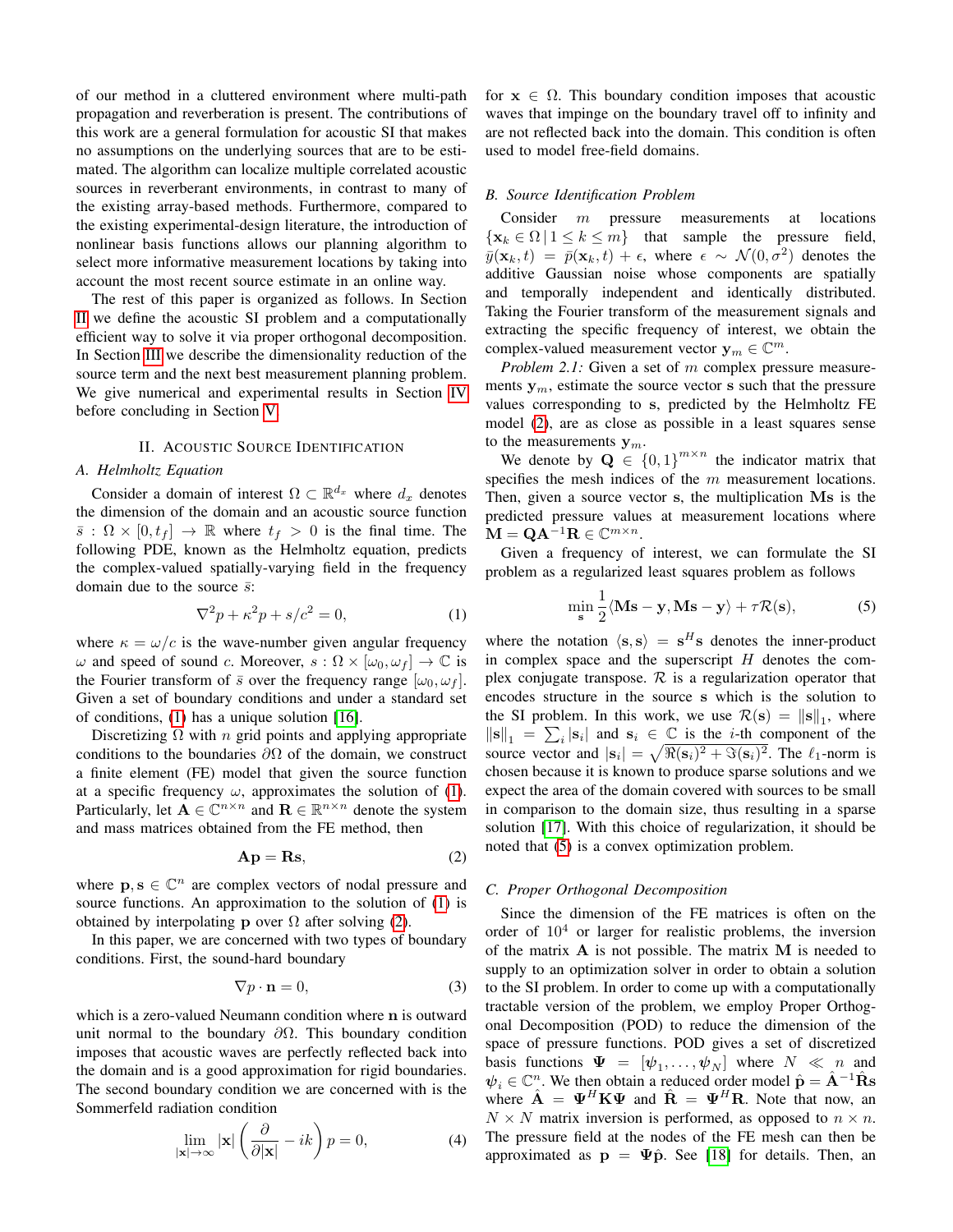approximate closed-form mapping from the  $n$  dimensional  $s$ to the  $n$  dimensional  $p$  exists

$$
\mathbf{p} = \hat{\mathbf{M}} \mathbf{s},\tag{6}
$$

where  $\hat{\mathbf{M}} = \mathbf{\Psi} \hat{\mathbf{A}}^{-1} \hat{\mathbf{R}}$  is used in place of **M** in [\(5\)](#page-1-3).

# III. ACTIVE SENSOR PLANNING

<span id="page-2-0"></span>The solution of the SI problem  $(5)$  requires a set of m pressure measurements. In this section, we propose a strategy for collecting these measurements in an optimal way so that fewer measurements are used to achieve better estimation accuracies. The specific optimality index that we use is the minimum eigenvalue of the Fisher information matrix (FIM).

#### <span id="page-2-5"></span>*A. Reduction of the Source Term*

In order to reduce the dimension of the planning problem, we reduce the number of parameters used to represent the source field. We do so by fitting a set of nonlinear basis functions to the  $n$ -dimensional source field. First we obtain the solution  $s^*$  to the *n*-dimensional SI problem [\(5\)](#page-1-3). Then, the source field estimate is given by the FE basis and  $s^*$  as

$$
s^h(\mathbf{x}) = \sum_{i}^{n} N_i(\mathbf{x}) s_i^*,
$$
 (7)

where  $N_i(\mathbf{x})$  are the global finite element (FE) basis functions. We use nonlinear basis functions  $g(x; \mu)$  to approximate [\(7\)](#page-2-1)

$$
\hat{s}(\mathbf{x}) = \sum_{i=1}^{K} \beta_i g(\mathbf{x}; \boldsymbol{\mu}_i),
$$
\n(8)

where  $\beta_i \in \mathbb{C}$  is the intensity of basis function *i*. The functions  $g: \Omega \times \mu \rightarrow \mathbb{R}$  depend on the location  $\mathbf{x} \in \Omega$  and parameters  $\mu$ . Specifically, we choose Gaussian-like basis functions

$$
g(\mathbf{x}; \boldsymbol{\mu}_i) = \exp\{-\frac{1}{2\sigma_i^2} ||\mathbf{x} - \mathbf{c}_i||^2\}.
$$
 (9)

Therefore  $\mu_i = [\mathbf{c}_i, \sigma_i]$ , with  $\mathbf{c}_i$  being the center location and  $\sigma_i$  being the characteristic length scale. We fix the centers (on a grid throughout the domain) and characteristic length scales  $\sigma_i$  of the basis functions g and solve a convex problem for the intensities  $\beta_i$ ,  $1 \leq i \leq K$ 

$$
\min_{\beta} \quad \frac{1}{2} \int (\mathbf{Ns} - \mathbf{G}\beta)^2 \, d\Omega + \frac{\lambda}{2} ||\beta||^2, \tag{10}
$$

where  $N = [N_1(\mathbf{x}), N_2(\mathbf{x}), \dots, N_n(\mathbf{x})]$  and  $G =$  $[g_1(\mathbf{x}; \boldsymbol{\mu}_1), g_2(\mathbf{x}; \boldsymbol{\mu}_2), \dots g_k(\mathbf{x}; \boldsymbol{\mu}_K)]$  are the FE basis functions and nonlinear basis functions, respectively. The number of basis funtions  $K$  is chosen such that functions  $G$  sufficiently cover the domain and can reasonably approximate the source field  $s^h(\mathbf{x})$ . An  $\ell_2$  penalty is chosen to limit the total number of relevant basis functions and because it allows for a closed form solution to [\(10\)](#page-2-2). The unique minimizer  $\beta$  of problem [\(10\)](#page-2-2) is

$$
\boldsymbol{\beta}^* = \left( \int \mathbf{G}^T \mathbf{G} \, d\Omega + \lambda \mathbf{I} \right)^{-1} \left( \int \mathbf{G}^T \mathbf{N} \, d\Omega \, \mathbf{s}^* \right). \tag{11}
$$

<span id="page-2-6"></span>It should be noted that the integrals  $\int \mathbf{G}^T \mathbf{G} \ d\Omega \in \mathbb{R}^{K \times K}$ and  $\int \mathbf{G}^T \mathbf{N} d\Omega \in \mathbb{R}^{n \times n}$  in [\(10\)](#page-2-2) can be calculated offline as they only depend on the FE basis functions and the userdefined grid of basis functions  $G$ . The basis functions  $g$  are set to zero for  $\|\mathbf{x}-\mathbf{c}_i\| \geq 3\sigma_i$  where they are practically zero. This makes  $\int \mathbf{G}^T \mathbf{G} d\Omega$  and  $\int \mathbf{G}^T \mathbf{N} d\Omega$  sparse which speeds up the computation of  $\beta^*$ . Solving [\(11\)](#page-2-3) requires one  $K \times K$ sparse linear system solve. Since s<sup>\*</sup> is sparse, many of the  $\beta_i$ 's will be zero.

After fitting the nonlinear representation  $\hat{s}$  to the source estimate  $s^h$ , we can sort the intensities  $\beta$  of these basis functions in descending order of magnitude and keep  $L$  basis functions of the total  $K$  defined. Specifically, for a given fraction  $\eta$ , we keep L basis function coefficients  $\beta_i$  such that

<span id="page-2-7"></span>
$$
\frac{\sum_{i=1}^{L} |\beta_i|}{\sum_{i=1}^{K} |\beta_i|} \le \eta
$$
\n(12)

<span id="page-2-1"></span>where  $0 < \eta < 1$  and the summation is taken over the sorted intensities. This way we eliminate basis functions that contribute very little energy to the overall source field. By eliminating these basis functions, we obtain  $5L$  parameters that very efficiently describe the source field, i.e., the three-dimensional center coordinate and the two dimensional strength (real and imaginary component of  $\beta$ ) for each basis function. The pressure field depends nonlinearly on these parameters  $\theta_i = [\mathbf{c}_i, \beta_i], 1 \le i \le L$  which are grouped together into the unknown parameter  $\boldsymbol{\theta} = [\theta_1, \dots, \theta_L]$ . Since  $\sigma_i$  is fixed and the same for each basis function as given in [\(9\)](#page-2-4), is it not considered an unknown parameter to be estimated.

## <span id="page-2-9"></span>*B. The Sensor Planning Problem*

<span id="page-2-4"></span>Given an initial set of  $m$  complex-valued pressure measurements denoted by  $y_m = (y(x_1), \ldots, y(x_m))$ , we solve the SI problem [\(5\)](#page-1-3) to get an estimate of the source field. Then we construct a nonlinear representation from [\(11\)](#page-2-3), as per the discussion in Section [III-A.](#page-2-5) Assuming that the measurement noise is additive and spatially independent, i.e.

<span id="page-2-8"></span>
$$
\mathbf{y}(\mathbf{x}_i) = p(\mathbf{x}_i) + \epsilon
$$

where  $\epsilon \sim \mathcal{CN}(0, \sigma_n^2)$  (complex normal distribution), the FIM is given in closed form [\[19\]](#page-5-19)

$$
\mathbf{F}_m = \frac{2}{\sigma_n^2} \sum_{i=1}^m \Re \left( \frac{\partial p(\mathbf{x}_i)}{\partial \boldsymbol{\theta}}^H \frac{\partial p(\mathbf{x}_i)}{\partial \boldsymbol{\theta}} \right), \quad (13)
$$

<span id="page-2-2"></span>where  $p(\mathbf{x}_i) = \hat{\mathbf{M}}_i \hat{\mathbf{s}}(\boldsymbol{\theta})$  is given by the POD model [\(6\)](#page-2-6). The vector  $\hat{\mathbf{s}}(\theta) \in \mathbb{C}^n$  corresponds to the function  $\hat{s}$  evaluated at the nodes of the FE mesh after truncating the basis functions according to [\(12\)](#page-2-7).  $\hat{\mathbf{M}}_i$  is the *i*'th row of  $\hat{\mathbf{M}}$  which gives the complex pressure at location  $x_i$  after multiplication with  $\hat{\mathbf{s}}(\theta)$ . In [\(13\)](#page-2-8),  $\theta = [\theta_1, \dots, \theta_L]$  encompasses all the unknown parameters for each source basis function kept (including the  $\beta$ 's); see section [III-A](#page-2-5) for details.

<span id="page-2-3"></span>Since M is constant,  $\partial p/\partial \theta = M\partial s/\partial \theta$ , where  $\partial s/\partial \theta$  is the derivative of [\(8\)](#page-2-9) evaluated at the mesh nodes (one entry for each mesh coordinate). We are representing the nonlinear source function and its gradient with respect to  $\theta$  in the FE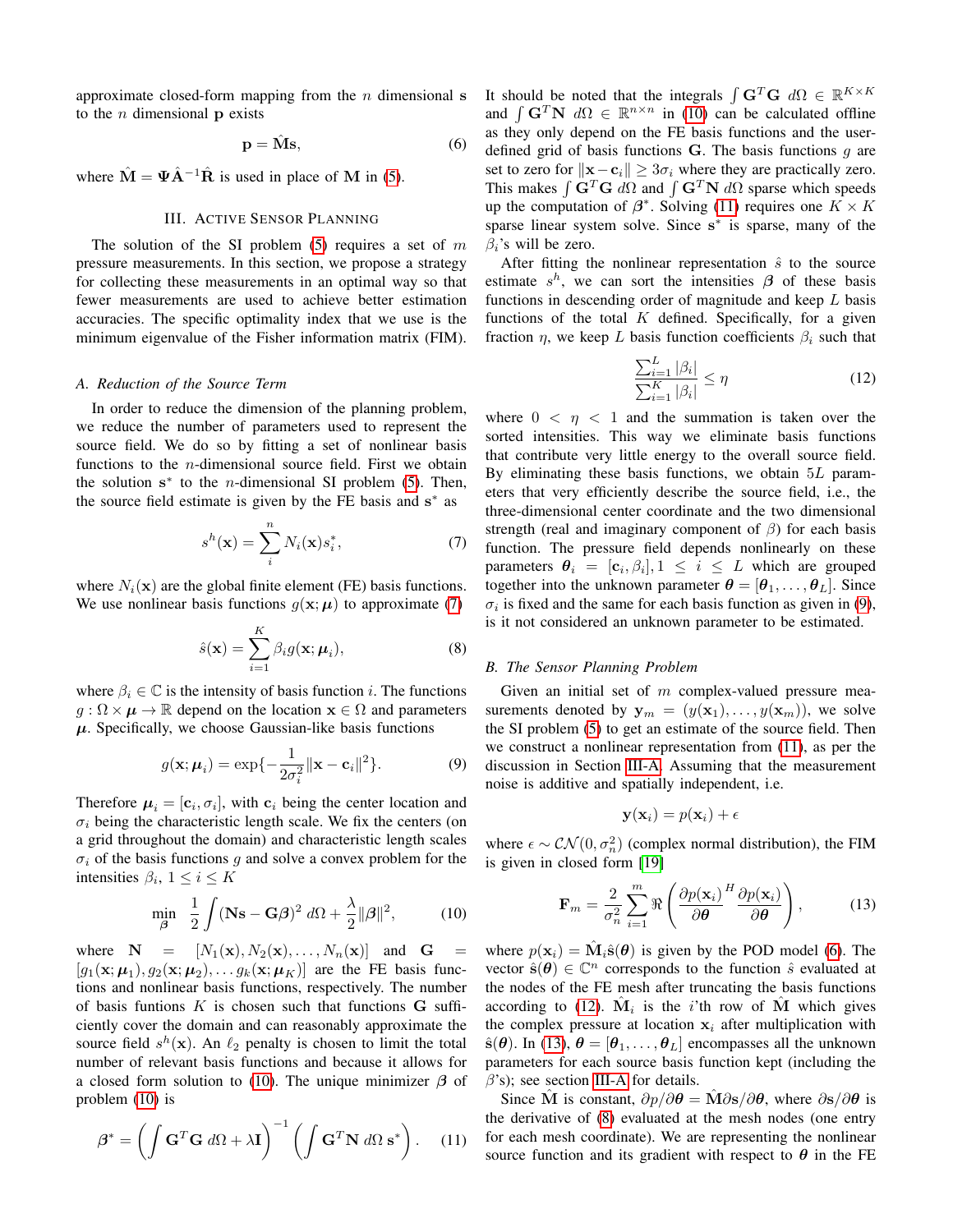# <span id="page-3-2"></span>Algorithm 1 Active Sensor Planning Algorithm

**Require:** Set of POD basis functions  $[\psi_1, \dots, \psi_N]$ ;

- **Require:** Initial number of measurements  $m<sub>init</sub>$  and maximum number of measurements  $m_{\text{max}}$ ;
- 1: Collect the initial measurement locations  $\tilde{\mathbf{x}}^{m_{\text{init}}}$  $(\mathbf{x}_1, \dots, \mathbf{x}_{m_{\text{init}}})$  and corresponding measurements  $\tilde{\mathbf{y}}_{m_{\text{init}}} =$  $(\mathbf{y}(\mathbf{x}_1), \ldots, \mathbf{y}(\mathbf{x}_{m_{init}}));$
- 2: for  $m = m_{\text{init}}$  to  $m = m_{\text{max}}$  do
- 3: Solve [\(5\)](#page-1-3) with  $\tilde{\mathbf{y}}_m$  and  $\tilde{\mathbf{M}}$  to get  $\mathbf{s}_m^*$ ;
- 4: Fit nonlinear representation [\(11\)](#page-2-3) to get  $\beta_m^*$ ;
- 5: Sort  $\beta_m^*$  and truncate according to [\(12\)](#page-2-7);
- 6: Form  $\mathbf{F}_m$  according to [\(13\)](#page-2-8) using  $\tilde{\mathbf{x}}^m$  and truncated  $\boldsymbol{\beta}_m^*$ ;
- 7: Solve next best measurement problem [\(15\)](#page-3-1) for  $x_{m+1}$ ;
- 8: Update waypoints  $\tilde{\mathbf{x}}^{m+1} = (\tilde{\mathbf{x}}^m, \mathbf{x}_{m+1});$
- 9: Update measurement set  $\tilde{\mathbf{y}}_{m+1} = (\tilde{\mathbf{y}}_m, \mathbf{y}(\mathbf{x}_{m+1}))$ ;
- 10:  $m \leftarrow m + 1$ ;
- 11: end for

basis. Taking the derivative of each entry of the vector  $\hat{\mathbf{s}}(\mathbf{x}; \boldsymbol{\theta})$ with respect to  $\theta$  as

$$
\frac{\partial \hat{\mathbf{s}}}{\partial \boldsymbol{\theta}} = \frac{\partial}{\partial \boldsymbol{\theta}} \begin{bmatrix} \hat{s}(\mathbf{x}_1; \boldsymbol{\theta}) \\ \hat{s}(\mathbf{x}_2; \boldsymbol{\theta}) \\ \vdots \\ \hat{s}(\mathbf{x}_n; \boldsymbol{\theta}) \end{bmatrix} = \begin{bmatrix} \frac{\partial \hat{s}}{\partial \boldsymbol{\theta}}(\mathbf{x}_1; \boldsymbol{\theta}) \\ \frac{\partial \hat{s}}{\partial \boldsymbol{\theta}}(\mathbf{x}_2; \boldsymbol{\theta}) \\ \vdots \\ \frac{\partial \hat{s}}{\partial \boldsymbol{\theta}}(\mathbf{x}_n; \boldsymbol{\theta}) \end{bmatrix}, \qquad (14)
$$

the FIM [\(13\)](#page-2-8) can then be calculated.

Specifically, we create a set of candidate measurement locations in the domain  $\Omega$ , collected in the set  $\mathcal{E}$ . Then, the sensor planning problem is to select the next best measurement location so as to maximize the minimum eigenvalue of the FIM, i.e.,

$$
\mathbf{x}^{m+1} = \underset{\mathbf{x} \in \mathcal{E}}{\operatorname{argmax}} \quad \lambda_{\min} \left[ \mathbf{F}_m + \frac{\partial \hat{\mathbf{s}}}{\partial \boldsymbol{\theta}}^H \hat{\mathbf{M}}_i^H \hat{\mathbf{M}}_i \frac{\partial \hat{\mathbf{s}}}{\partial \boldsymbol{\theta}} \right], \quad (15)
$$

where  $\hat{\mathbf{M}}_i$  is the only term that depends on the measurement location x. In the experiment design literature, this is referred to as the E-optimal design and translates to minimizing the worst case error of the parameters. Once the next measurement is added to the set of measurements, the SI problem [\(5\)](#page-1-3) is solved again, followed by a new nonlinear source parametrization. Then, a new waypoint is selected, and the process repeats. The described algorithm is summarized in Algorithm [1.](#page-3-2)

*Remark 3.1:* If we treated the source nodal values  $s_i^*$ ,  $1 \leq$  $i \leq n$  as the parameters that we want to maximize a scalar measure of the FIM with respect to, then the FIM would be  $n \times n$  with rank of at most m since each term in the summation of [\(13\)](#page-2-8) is rank 1. Furthermore, after taking the derivatives in [\(13\)](#page-2-8), the values of the source parameters do not affect the FIM, because  $\partial/\partial s(\hat{M}_i s) = \hat{M}$ . Therefore, the FIM does not depend on the current estimate of the source and there is no need for online planning. The nonlinear fitting of the  $n$  dimensional field helps to reduce the size of the planning problem as well as making use of current information.

*Remark 3.2:* Note that the proposed  $\ell_1$  regularization in [\(5\)](#page-1-3) produces bias that depends on the unknown parameters that

are being estimated and the regularization parameters. Exact expressions for the bias in  $\ell_1$  regularization are difficult to get. In some inverse problems the bias is the most important component of the overall uncertainty. To address bias, we are currently exploring ways to control the mean squared error (MSE), not just the variance captured by the FIM. Since the MSE depends on the unknown parameters, we can use a prior distribution on the parameters to control the average MSE.

## IV. RESULTS

#### <span id="page-3-0"></span>*A. Two Source Numerical Experiment*

We present numerical simulations of Algorithm [1](#page-3-2) being executed in a domain with a reflecting surface on one side of the domain as well as a wall placed in the middle of the domain that also acts as an acoustic reflecting surface. The sound hard boundary condition [\(3\)](#page-1-4) is applied to the reflecting surfaces and the Sommerfeld radiation condition [\(4\)](#page-1-5) to all other boundaries. The finite element (FE) matrices [\(2\)](#page-1-2) are constructed using an in-house FE code. The dimensions of the computational domain are  $2.2 \times 0.55 \times 2.7$  meters. To simulate two sources, two nodes in the FE mesh corresponding to the two source locations are given equal non-zero values, i.e., the vector s in [\(2\)](#page-1-2) has two non-zero entries. In this case, the sources are radiating in phase as acoustic monopoles and therefore radiate acoustic energy equally in all directions. Therefore, the sources are perfectly correlated and many arraybased methods would have difficulty calculating the direction of arrival of either source signal. A frequency of  $f = 400$  Hz is chosen and utilized in [\(2\)](#page-1-2) to generate the pressure data and 20% measurement noise is artificially added to the simulated pressure values. Algorithm [1](#page-3-2) is initialized with  $m<sub>init</sub> = 32$ measurements and  $m_{\text{max}} = 42$  total measurements such that 10 additional measurements are added during the execution of the algorithm. Regularization values of  $\tau = 1 \times 10^{-6}$  in [\(5\)](#page-1-3), and  $\lambda = 1 \times 10^{-10}$  in [\(11\)](#page-2-3) were utilized as these values worked well for this domain over several simulation studies. The parameter  $\eta$  in [\(12\)](#page-2-7) was set to 0.9, i.e., 90% of the total source field energy was kept in the nonlinear fitting. The planning measurements selected, along with the initial measurements for the two source simulation can be seen in Figure [1.](#page-4-0) The planning algorithm tends to pick measurements close to higher peaks in the current estimate of the source field. A 3D plot of the magnitude of the final estimated source field can be seen in Figure [2.](#page-4-1) Only those nodes in the FE mesh with 50% of the magnitude of the maximum magnitude node are depicted. We estimate the source centers to be located as these active nodes. The localization error for the source in the top right of Figure [2](#page-4-1) is approximately 11.2 cm and approximately 7.9 cm for the one in the lower part of Figure [2.](#page-4-1)

## <span id="page-3-1"></span>*B. Experimental Setup*

To illustrate our proposed method experimentally, we test our algorithm inside an anechoic chamber. This is an enclosed space with foam cones lining the walls that act as sound absorbers, simulating a free-field environment. We constructed the same domain used in the simulations in the previous section. We placed two MDF wood panels within the domain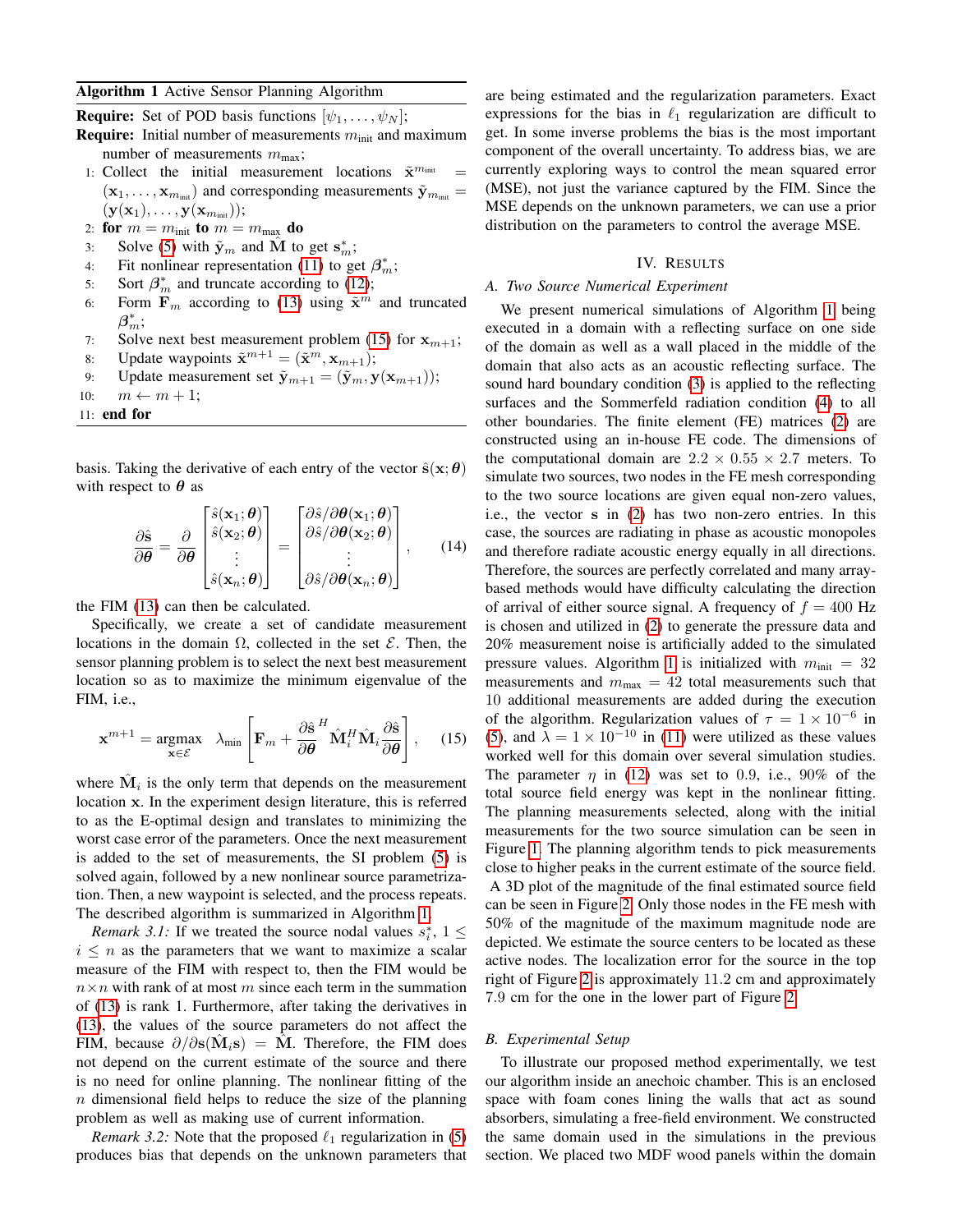<span id="page-4-0"></span>

Fig. 1: Planning measurement sequence for two source simulated case. Sources are depicted by the black cubes. Domain dimensions in meters.

<span id="page-4-1"></span>

Fig. 2: Final source field estimate, displayed as magnitude of complex-valued field where 50% thresholding is applied.

that act as acoustic reflectors due to their high density and rigidity. An Optimus XTS-40 speaker was utilized as the acoustic source. Time harmonic fields are generated by driving the speaker with a mixture of pure tones of different phase ranging in frequency from 200 Hz - 1000 Hz in intervals of 50 Hz. Pressure measurements are collected using 4 PCB Piezotronics pre-polarized half-inch microphones, model 377B02. The microphones and speaker are controlled using a Data Translation DT9857E signal conditioning board. The setup can be seen in Figure [3.](#page-4-2)

Since we are not able to move a robot in 3D in the chamber, we collect measurements a priori and store them in the set  $\mathcal E$ . Then, using Algorithm [1,](#page-3-2) we select the most informative measurements from the set  $\mathcal{E}$ , one by one, and use those currently collected to update the estimate of the source. To collect the measurements in the set  $\mathcal{E}$ , since we only have four microphones available, we run many experimental trials with the microphones in different locations. Specifically, we send

<span id="page-4-2"></span>

Fig. 3: Experimental setup with speaker placed in between the two reflecting wood surfaces. The four microphones can also be seen on the stand.

the same driving signal to the speaker for each trial and remove the same two-second time slice from each microphone thus synchronizing the recorded signals in time across all trials.

Since the SI problem is solved using complex pressure measurements in the frequency domain, both the magnitude and phase at each measurement location is crucial to solving the SI problem [\(5\)](#page-1-3). Therefore, without the time synchronization of the measurements across the different trials, the phase information at the different measurements would be incorrect. If the experiment were run using a mobile robot, it cannot take measurements at different locations simultaneously, therefore a stationary microphone would be necessary that takes measurements continuously and provides the robot with the appropriate phase shift to apply to each of its measurements. The microphone acts as ground truth and helps achieve the same time synchronization between measurements.

#### *C. Experimental Results*

We present here an experiment involving a single source placed in between the two MDF wood panels in the chamber. The sound-hard boundary condition [\(3\)](#page-1-4) is applied to the two wood panels and the Sommerfeld radiation condition [\(4\)](#page-1-5) is applied to all other boundaries of the domain. This experiment is run at  $f = 500$  Hz to remain above the anechoic cutoff limit of the chamber. The algorithm is initialized with  $m<sub>init</sub> = 24$ exploration measurements placed on a uniform grid throughout the domain. A total of 10 measurements are selected from the set  $\mathcal E$  and added to the initial set, making  $m_{\text{max}} = 34$ . The sequence of the measurements can be seen in Figure [4.](#page-5-20)

The final estimated source field can be seen in Figure [5.](#page-5-21) Only those nodes within 50% of the magnitude of the maximum node are depicted. Since there are multiple active nodes clustered together, in order to estimate the source